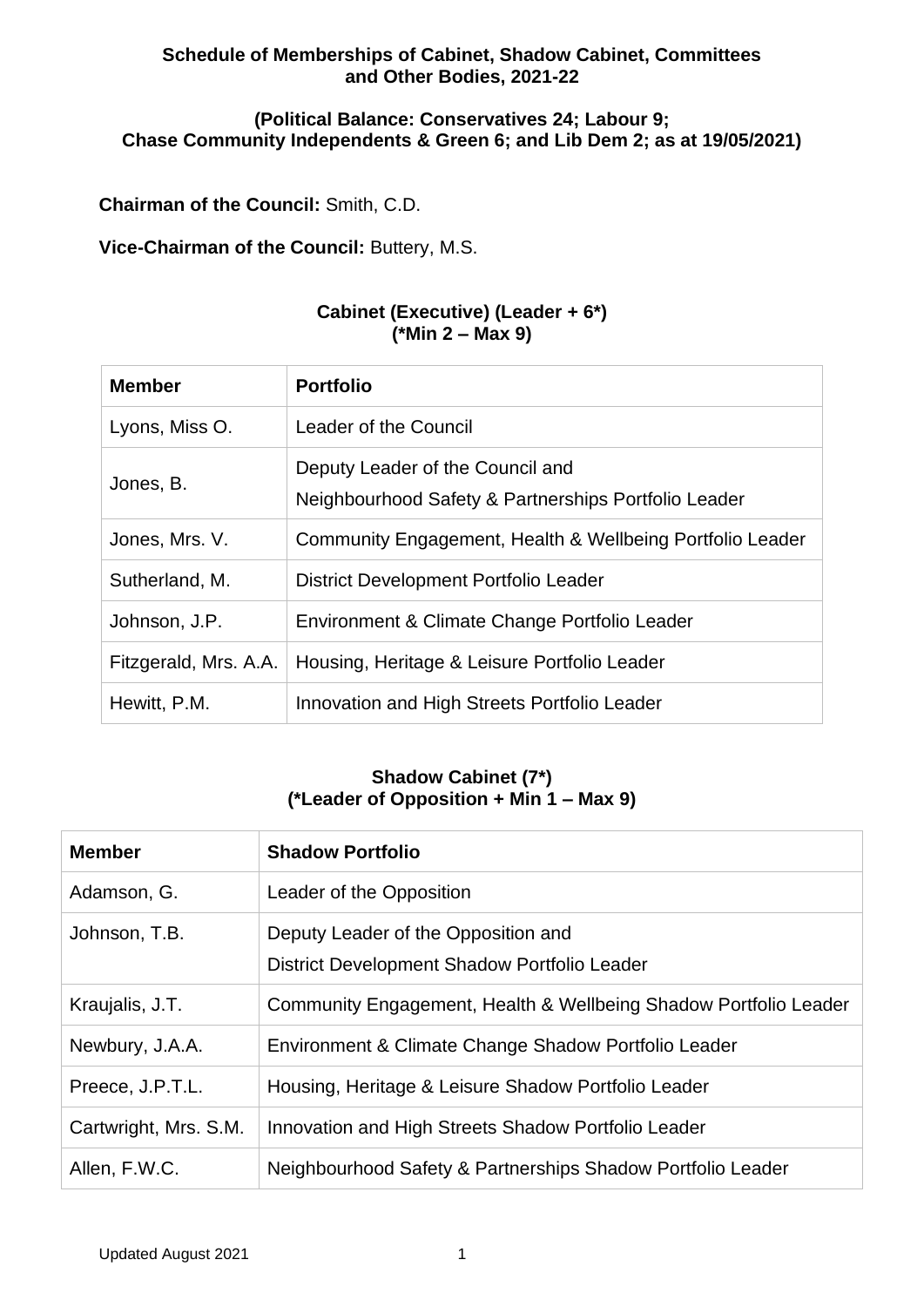**Schedule of Memberships of Cabinet, Shadow Cabinet, Committees and Other Bodies, 2021-22**

**(Political Balance: Conservatives 24; Labour 9; Chase Community Independents & Green 6; and Lib Dem 2; as at 19/05/2021)**

**Descriptors for letters shown in brackets after Members' names:**

- **(C) = Conservatives**
- $\bullet$  (L) = Labour
- **(CCI&G) = Chase Community Independents & Green**
- **(LD) = Liberal Democrats**

### **Economic Recovery Scrutiny Committee (13 Members)**

| Thompson, Mrs S.L. (C) (Chairman)   |
|-------------------------------------|
| Kraujalis, J.T. (L) (Vice-Chairman) |

| Dunnett, Ms. A.J. (CCI&G) | Startin, P.D. (C)           |  |
|---------------------------|-----------------------------|--|
| Frew, C.L. $(C)$          | Sutton, Mrs. H.M. (C)       |  |
| Haden, Mrs. P.K. (C)      | Wilkinson, Ms. C.L. (CCI&G) |  |
| Johnson, T.B. (L)         | Wilson, Mrs. L.J. (C)       |  |
| Lyons, N. $(C)$           | Witton, P.T. $(L)$          |  |
| McCall, M. $(C)$          |                             |  |
|                           |                             |  |

| Conservative Sub= | Labour Sub= | Chase Community Inds. & Green Sub= |
|-------------------|-------------|------------------------------------|
| Hughes, R.J.      | Adamson, G. | Beach, A.                          |

## **Financially Resilient Council Scrutiny Committee (13 Members)**

| Hughes, R.J. (C) (Chairman)<br>Adamson, G. (L) (Vice-Chairman)                                                                     |                                                                                                                  |  |
|------------------------------------------------------------------------------------------------------------------------------------|------------------------------------------------------------------------------------------------------------------|--|
| Allen, F.W.C. $(L)$<br>Davis, Mrs. M.A. (L)<br>Hoare, M.W.A. $(C)$<br>Jones, P.G.C. (C)<br>Kruskonjic, P. (C)<br>McMahon, J.B. (C) | Muckley, A.M. (CCI&G)<br>Smith, C.D. (C)<br>Startin, P.D. (C)<br>Sutton, Mrs. H.M. (C)<br>Woodhead, P.E. (CCI&G) |  |

| Conservative Sub= | Labour Sub=                        | Chase Community Inds. & Green Sub= |
|-------------------|------------------------------------|------------------------------------|
| Lyons, N.         | <sup>1</sup> Cartwright, Mrs. S.M. | Crabtree, S.K.                     |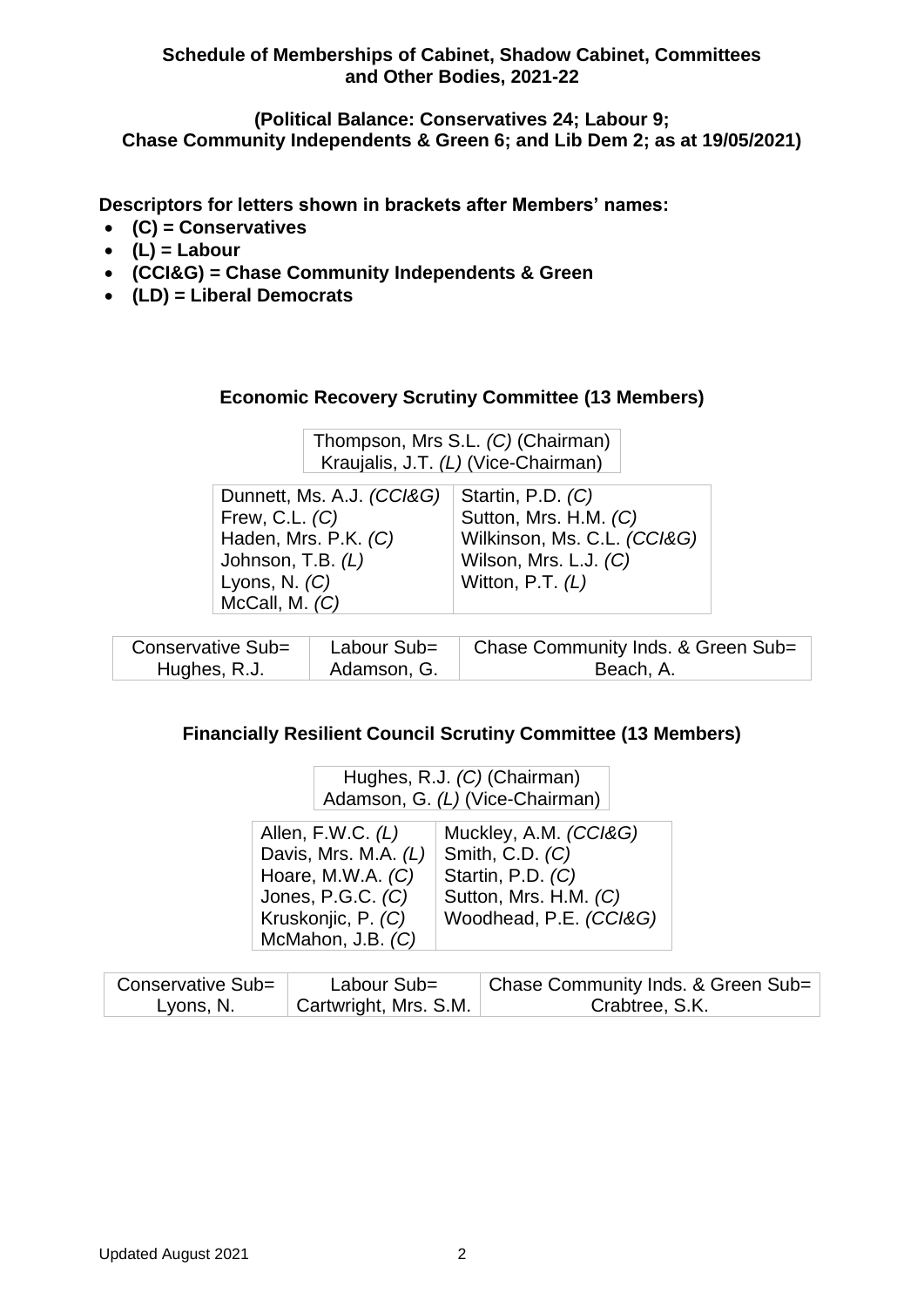### **(Political Balance: Conservatives 24; Labour 9; Chase Community Independents & Green 6; and Lib Dem 2; as at 19/05/2021)**

# **Health & Wellbeing Scrutiny Committee (13 Members)**

| Buttery, M.S. (C) (Chairman)        |
|-------------------------------------|
| Newbury, J.A.A. (L) (Vice-Chairman) |

| Arduino, L. (C)           | Preece, J.P.T.L. $(L)$  |
|---------------------------|-------------------------|
| Beach, A. (CCI&G)         | Smith, C.D. (C)         |
| Cartwright, Mrs. S.M. (L) | Sutton, Mrs. H.M. (C)   |
| Crabtree, S.K. (CCI&G)    | Thompson, Mrs. S.L. (C) |
| Fisher, P.A. (LD)         | Wilson, Mrs. L.J. (C)   |
| McMahon, J.B. (C)         |                         |
|                           |                         |

| Conservative Sub=<br>Haden, Mrs. P.K. | Labour Sub=<br>Davis, Mrs. M.A. | Chase Community Inds. &<br>Green Sub= | Liberal Democrats Sub= |
|---------------------------------------|---------------------------------|---------------------------------------|------------------------|
|                                       |                                 |                                       | Molineux, G.N.         |
|                                       |                                 | Dunnett, Ms. A.J.                     |                        |

For the purposes of the Committee's statutory functions as the Council's Health Scrutiny Committee, the following shall also be appointed:

- Staffordshire County Council Co-opted Member (with full voting rights): P.M. Hewitt
- Independent Co-opted Member (with full voting rights): Healthwatch Staffordshire

# **Planning Control Committee (15 Members)**

| Startin, P.D. (C) (Chairman)          |
|---------------------------------------|
| Muckley, A.M. (CCI&G) (Vice-Chairman) |

| Allen, F.W.C. $(L)$       | Kruskonjic, P. (C)      |
|---------------------------|-------------------------|
| Beach, A. (CCI&G)         | Smith, C.D. (C)         |
| Cartwright, Mrs. S.M. (L) | Sutton, Mrs. H.M. (C)   |
| Fisher, P.A. (LD)         | Thompson, Mrs. S.L. (C) |
| Fitzgerald, Mrs. A.A. (C) | Wilson, Mrs. L.J. (C)   |
| Hoare, M.W.A. $(C)$       | Witton, P.T. $(L)$      |
| Jones, Mrs. V. (C)        |                         |

| Conservative Sub= | Labour Sub=     | Chase Community Inds. & | Liberal Democrats Sub= |
|-------------------|-----------------|-------------------------|------------------------|
| Buttery, M.S.     | Kraujalis, J.T. | Green Sub=              | Molineux, G.N.         |
|                   |                 | Crabtree, S.K.          |                        |

# **Audit & Governance Committee (7 Members)**

| Jones, P.G.C. (C) (Chairman)        |  |  |
|-------------------------------------|--|--|
| Newbury, J.A.A. (L) (Vice-Chairman) |  |  |

| Allen, F.W.C. $(L)$<br>Crabtree, S.K. (CCI&G)<br>Hoare, M.W.A. $(C)$ | Kruskonjic, P. (C)<br>Sutton, Mrs. H.M. <i>(C)</i> |
|----------------------------------------------------------------------|----------------------------------------------------|
|----------------------------------------------------------------------|----------------------------------------------------|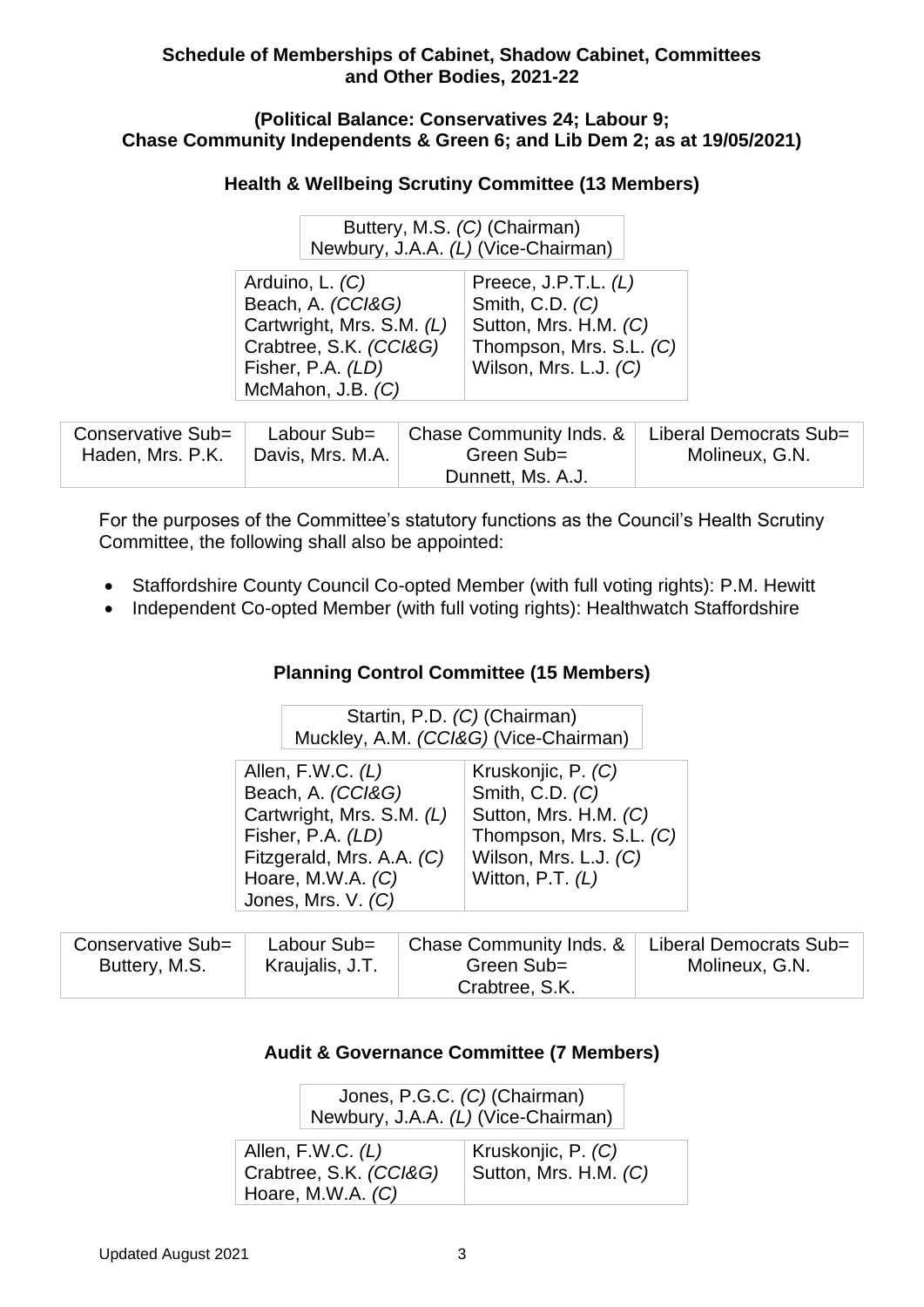### **(Political Balance: Conservatives 24; Labour 9; Chase Community Independents & Green 6; and Lib Dem 2; as at 19/05/2021)**

## **Licensing and Public Protection Committee (10 Members)**

| Jones, B. (C) (Chairman)          |
|-----------------------------------|
| Johnson, T.B. (L) (Vice-Chairman) |

| Adamson, G. $(L)$                                 | Kruskonjic, P. (C)    |
|---------------------------------------------------|-----------------------|
| Arduino, L. (C)                                   | Smith, C.D. (C)       |
| Dunnett, Ms. A.J. (CCI&G)   Sutton, Mrs. H.M. (C) |                       |
| Fisher, P.A. (LD)                                 | Wilson, Mrs. L.J. (C) |

| Conservative Sub= | Labour Sub=  | Chase Community Inds. & | Liberal Democrats Sub= |
|-------------------|--------------|-------------------------|------------------------|
| Buttery, M.S.     | Witton, P.T. | Green Sub=              | Molineux, G.N.         |
|                   |              | Crabtree, S.K.          |                        |

# **Licensing Sub-Committee (3 Members)**

The Sub-Committee will comprise 3 Members of the Licensing and Public Protection **Committee** 

# **Standards Committee (7 Members + Parish / Town Council Representatives (x8)**

Smith, C.D. *(C)* (Chairman) Johnson, T.B. *(L)* (Vice-Chairman)

| Dunnett, Ms. A.J. (CCI&G)   Startin, P.D. (C)<br>Hewitt, P.M. $(C)$ | Thompson, Mrs. S.L. (C) |
|---------------------------------------------------------------------|-------------------------|
| Molineux, G.N. (LD)                                                 |                         |

1x rep for each of the following Parish / Town Councils:

| Brereton and Ravenhill PC   Heath Hayes & Wimblebury PC |
|---------------------------------------------------------|
| <b>Hednesford TC</b>                                    |
| Norton Canes PC                                         |
| <b>Rugeley TC</b>                                       |
|                                                         |

## **Trade Union Consultative Forum (7 Members + Trade Unions Representatives)**

Johnson, J.P. *(C)* (Chairman) Employee Rep\* TBC (Vice-Chairman)

| Boucker, A.S. (C)    | $\vert$ Hughes, R.J. $(C)$ |
|----------------------|----------------------------|
| Davis, Mrs. M.A. (L) | Kraujalis, J.T. $(L)$      |
| Frew, C.L. $(C)$     | Woodhead, P.E. (CCI&G)     |

\*The Trade Union Consultative Forum shall appoint a Vice-Chairman from the employees' side at the first meeting in the new Municipal year